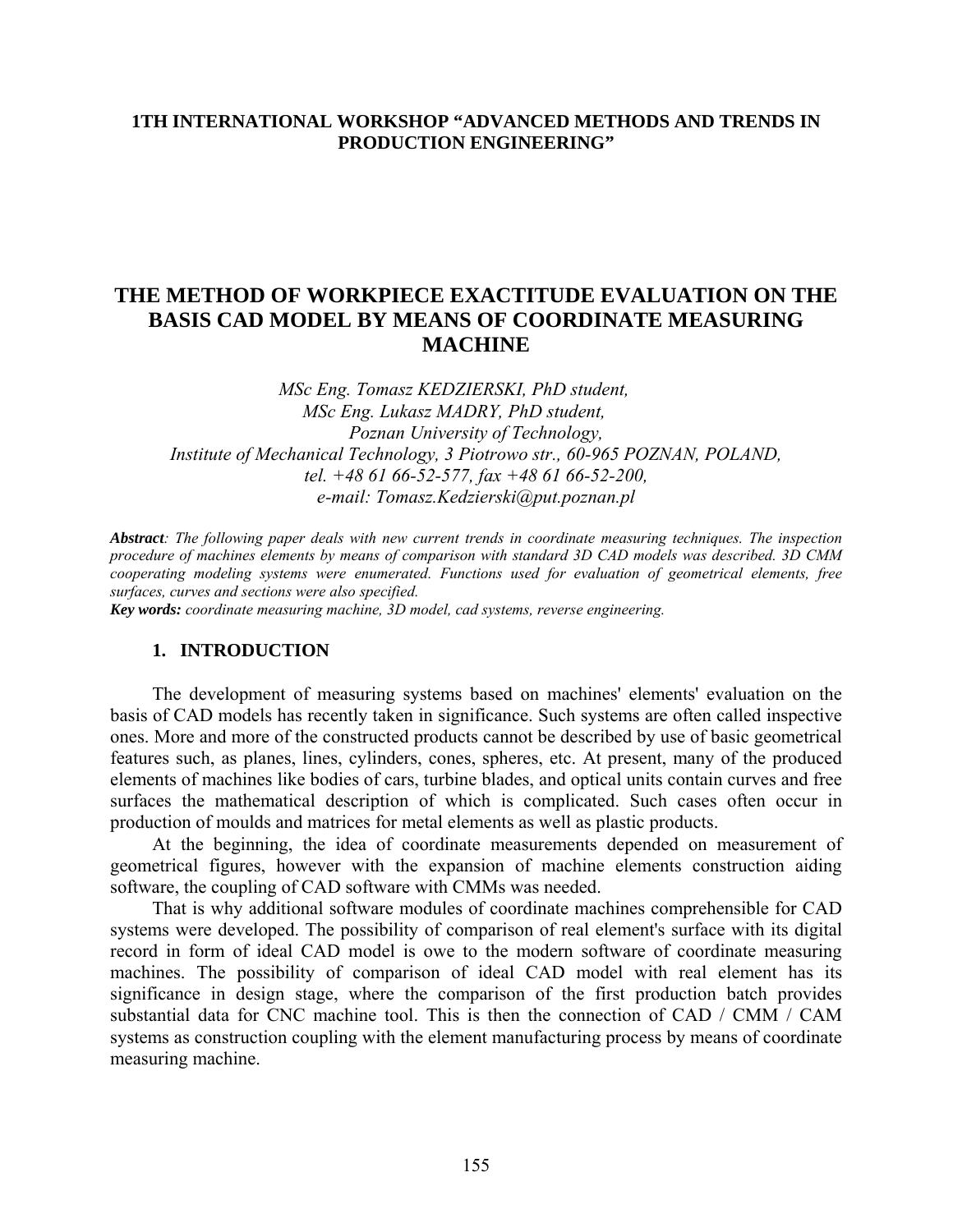

*Fig.1 Piston measurement on WENZEL CMM*

### **2. CONVERSION OF CAD MODEL TO CMM SYSTEM (Orientation of the model in coordinate system, bestfit)**

The first step of CAD / CMM system operation is various format data records import to the system of coordinate measuring machine. The most popular format used for describing curves and three-dimensional free surfaces is the developed by German Automobile Association format VDA-FS. The VDA –FS format is CAD data generated and then transferred to the measuring system. CAD measuring system data import is possible by means of various file formats. Valid CMM cooperative formats are as follows:

- ACIS (the end of file name. SAT /. SAB /. SAX)
- VDA (the end of file name. VDA)
- IGES (the end of file name. IGS)
- STEP (the end of file name. STP)
- CATIA (the end of file name. EXP or. MODEL)
- ProEngineer (the end of file name. PRT)
- Unigraphics (the end of file name. PRT)
- Parasolid (the end of file name  $.X$  T or  $.X$  B)



*Fig.2 Example of CAD model - a piston*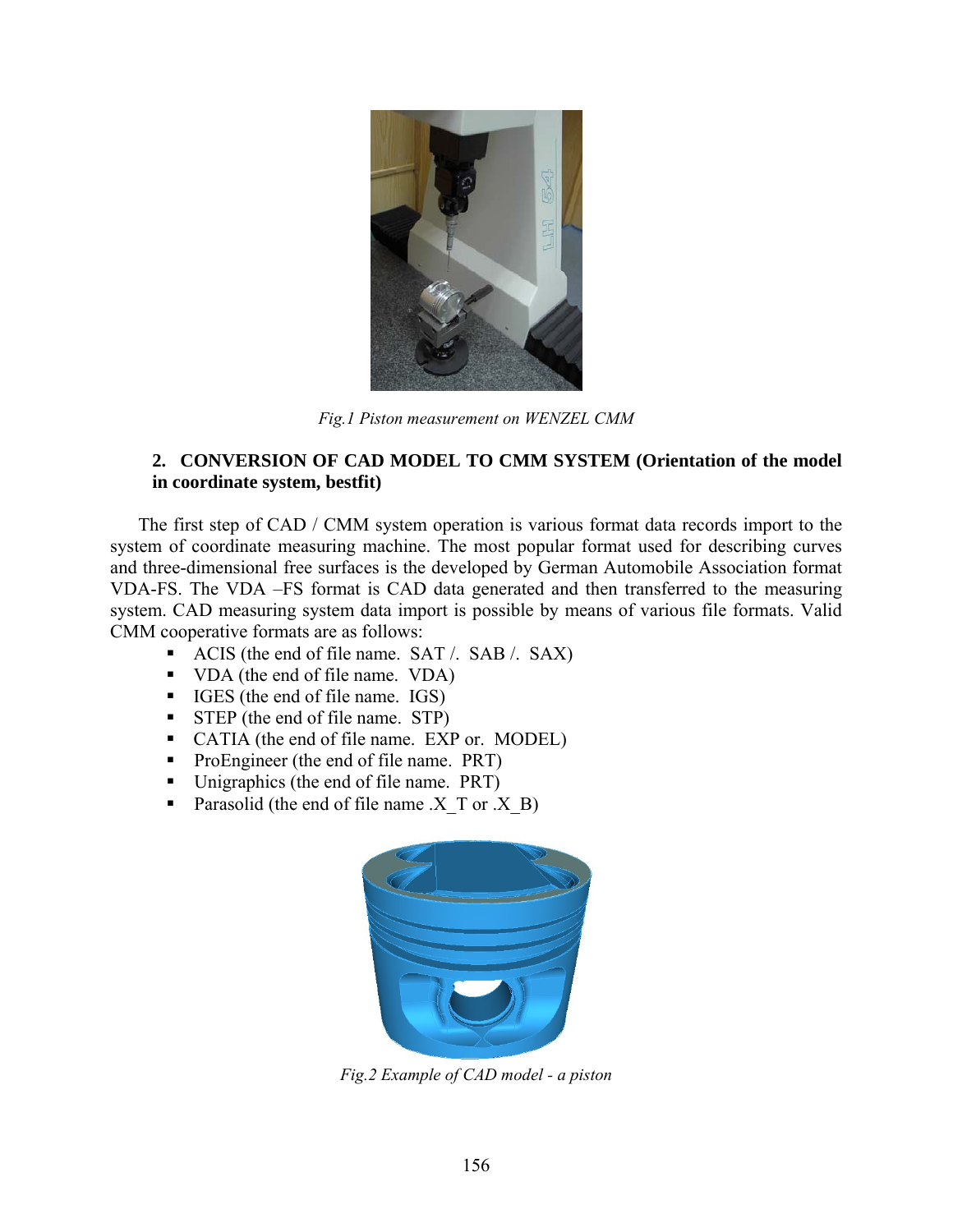The majority of coordinate measuring machines software houses distinguishes the conversions of specific file formats to CMM systems as separate modules. Reading of the models in measuring program requires the selection of the appropriate conversion level, securing the read-off of useless free curves (constructional), surfaces or points.

The emerging CAD/CMM technique problem is orientation of the model on the machine, in other words the adjustment of the CAD coordinate system to the real element fixed in workspace of measuring machine. The assignment of the coordinate system to the real model should take place on the base surfaces, the exactitude of which is ensured. The adjustment of the coordinate system to the model is executed by means of measurement of characteristic model surface points, by placing them in a way that fixes the degrees of freedom, and next taking them over to newly created coordinate system.

 The adjustment of the element can be also executed through characteristic geometrical elements occurring in the measured element. For the selected elements provided with CAD coordinate system alignment informing constructional data, a new coordinate system can be assigned orienting the element according to "the minimum" or "zero" in the appropriate axis of coordinate system. This is so called "bestfit" method depending on marking of characteristic points and geometrical features on CAD model (in order to block all degrees of freedom of the measured element) and next conducting manual or CNC measurement. Machine's software executes the bestfit, which is the element's assignment to the coordinate system given by the design engineer. In other words, the iteration process of distance of real points from nominal on CAD model is minimized. Optionally 6 measuring points' distance can be fit to zero. For each iteration CAD model nominal points are again computed. The process guarantees the highest mathematical exactitude. All of 6 degrees of freedom can be fixed by means of marked points, edge points or circles, otherwise bestfit is not executable or the result is questionable.



*Fig. 3 Distribution of measuring points:* 

Example of distribution of measuring points:

- first point sets Z-axis translation
- second point sets Y-axis rotation
- third point sets X-axis rotation
- fourth point sets Y-axis translation
- fifth point sets Z- axis rotation
- sixth point sets X-axis translation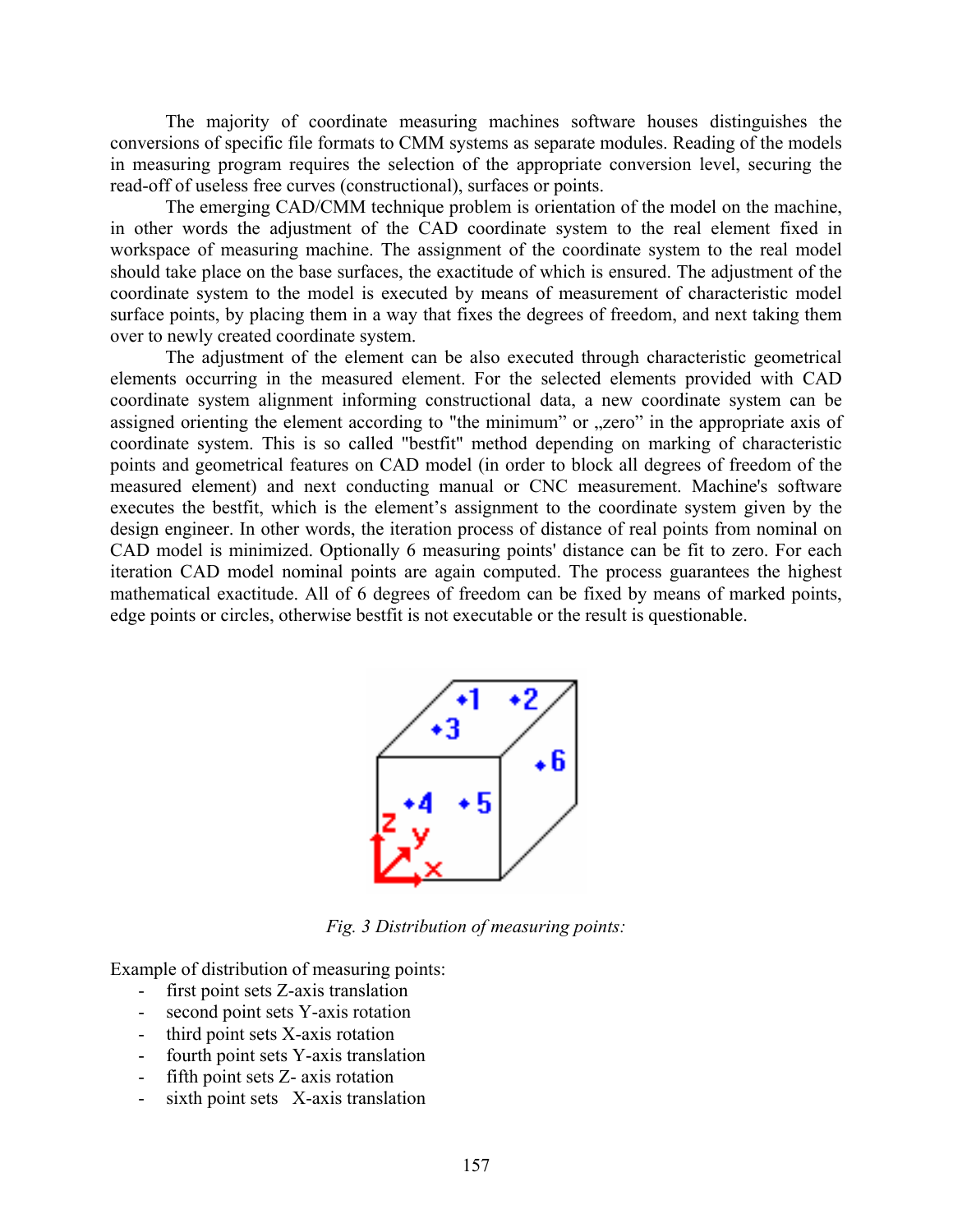| $\overline{\phantom{0}}$ |                                                                 | D.WregrammeWetramecCM3EATAICmEti.miti.czese 112 pomiar 1 |                          |              |         |         |               |                       |                                    |       |
|--------------------------|-----------------------------------------------------------------|----------------------------------------------------------|--------------------------|--------------|---------|---------|---------------|-----------------------|------------------------------------|-------|
|                          |                                                                 | definicia dia bestfit dia bryly niereg.                  |                          |              |         |         |               |                       |                                    |       |
|                          | stopnie swebody ggraniczenia betfit dla poszczeg, współrzednych |                                                          |                          |              |         |         |               |                       |                                    |       |
|                          | $n$ r                                                           | oznaczenie                                               |                          | do zero min  | X-znam. | Y-znam. |               | Z-znam. tolerancja    |                                    |       |
|                          | 111P1                                                           | punkt                                                    | $\overline{a}$           | v            | 4,600   | 19.089  |               | 40,000 0.050  - 0.050 |                                    |       |
|                          | 121P2                                                           | punkt                                                    | $\overline{a}$           | ν            | 11,451  | 13.918  |               | 40,000 0.050  - 0.050 |                                    |       |
|                          | 131P3                                                           | punkt                                                    | $\overline{\phantom{a}}$ | v            | 18.798  | 7.022   |               | 40.000 0.050  - 0.050 |                                    |       |
|                          | 141P4                                                           | punkt                                                    | à.                       | v            | 27,553  | 6.134   |               | 40,000 0.050  - 0.050 |                                    |       |
| 描                        | 151P5                                                           | punkt                                                    | $\overline{a}$           | v            | 38.628  | 7.132   |               | 40.000 0.050  - 0.050 |                                    |       |
|                          | 161P6                                                           | punkt                                                    | $\overline{a}$           | v            | 46.225  | 6,317   |               | 40,000 0.050  -0.050  |                                    |       |
|                          | 171P7                                                           | punkt                                                    | ٠                        | v            | 50.151  | 15,893  |               | 40,000 0.050  - 0.050 |                                    |       |
|                          | 18/P8                                                           | punkt                                                    | ٠                        | v            | 58,766  | 19.756  | 40,000        | $0.050 - 0.050$       |                                    |       |
|                          | 191P9                                                           | punkt                                                    | ÷                        | v            | 67.024  | 20.592  |               | 40,000 0.050  - 0.050 |                                    |       |
| o da budernio            | 1101P10                                                         | punkt                                                    | $\overline{a}$           | v            | 74.555  | 23.168  |               | 40.000 0.050  - 0.050 |                                    |       |
|                          | 1111P11                                                         | punkt                                                    |                          | v            | 75,993  | 39,335  |               | 40,000 0.050  - 0.050 |                                    |       |
|                          | 112/P12                                                         | punkt                                                    | $\overline{a}$           | v            | 71.073  | 45.063  |               | 40,000 0.050  - 0.050 |                                    |       |
|                          | 113/P13                                                         | punkt                                                    | $\overline{a}$           | v            | 58.853  | 48.200  |               | 40,000 0.050  - 0.050 |                                    |       |
|                          | 1141P14                                                         | punkt                                                    | $\overline{\phantom{a}}$ | v            | 50.026  | 50,448  |               | 40,000 0.050  - 0.050 |                                    |       |
| -0.914                   | 115/P15 punkt                                                   |                                                          | ۰                        | v            | 47.009  | 60.459  |               | 40.000 0.050  - 0.050 |                                    |       |
|                          | $116$ / P16 punkt                                               |                                                          | $\overline{a}$           | $\mathbf{v}$ | 37.706  | 58.672  |               | 40.000 0.050  - 0.050 |                                    | ⊣     |
| 0.000                    | aktywacja                                                       |                                                          |                          |              |         |         |               |                       |                                    |       |
| 0.000                    | odchylka punktu                                                 |                                                          |                          |              |         |         |               |                       |                                    |       |
| ż                        |                                                                 |                                                          |                          |              |         |         | nie uwzgledn. |                       |                                    |       |
| 0.914<br>٠               | O (zero)                                                        |                                                          |                          |              | min.    |         |               |                       |                                    |       |
|                          |                                                                 |                                                          |                          |              |         |         |               |                       |                                    |       |
| 1828.00                  |                                                                 |                                                          |                          |              |         |         |               |                       |                                    |       |
| 49                       |                                                                 |                                                          |                          |              |         |         |               |                       | $\sqrt{}$ OK                       | X ESC |
| punkt                    |                                                                 |                                                          |                          |              |         |         |               |                       |                                    |       |
|                          |                                                                 |                                                          |                          |              |         |         |               |                       |                                    |       |
| Ħ                        | 137                                                             | $N$ $n$                                                  |                          |              |         |         |               |                       | つまい Loon 書き A H Loon 日 10 mmm them | 2111  |
| 2072                     |                                                                 | 图 xi                                                     |                          | $-4.995v1$   | 61.331  |         |               | 33.968<br>1[1]        |                                    |       |

*Fig.4 Definitions of bestfit function for free solid* 

 Unless there are given by the constructor base surfaces on which the bestfit is to be executed, or there is no certainty of used elements exactitudes, it is necessary to perform bestfit procedure measuring report, that is coordinate system generating. It is important to know that the results of measurements depend on the exactitude of generated coordinate system. To make the results of measurements comparable amidst various operators the assumption of common bases as well as assumptions regarding fit procedure exactitude is necessary.

## **3. MEASURING POSSIBILITIES OF SURF 3D – METROSOFT PROGRAM**

 SURF 3D Metrosoft software is a component of the whole applications package for coordinate measuring machines. Owe to SURF 3D module the analysis of curvilinear surfaces on the basis of CAD models is possible. This option compares CAD surfaces converted to measuring system (CAD data are converted to software internal format of measuring machine) with real surface on measuring path by coordinate measuring machine. The division of the element into individual geometrical features such, as planes, curves, circles etc. is executed by the software of measuring machine

### **3.1. Measurement of free surfaces**

The measured solid element can be represented in any view in program's window. We can choose between standard views such, as front view, side view or any given orientation in space. When surface analyses is needed it has to be activated and the measuring path has to be determined by means of determination of normal measuring vectors on individual measuring points. Evaluation of real values deviations from the nominal on each measuring points is done automatically in software window with the values marked.



*Fig.5 Surface with marked measuring path and measuring probe moving direction vectors*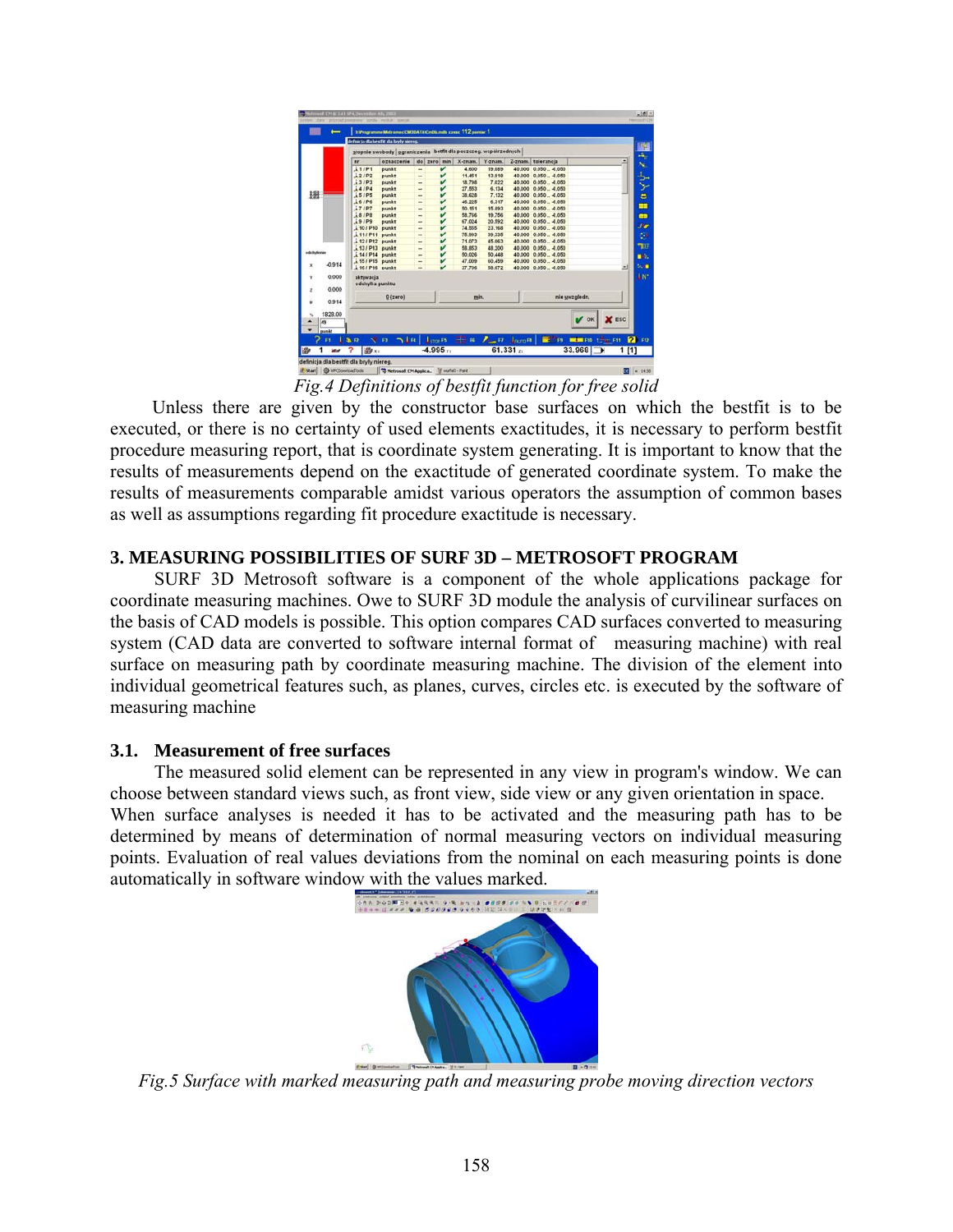#### **3.2. The measurement of intersection curves**

 Measurement of free curves in measuring program requires their generation by means of elements intersection with a plane in the specified plane of coordinate system. The intersection planes in coordinate system as well as intersection distance have to be determined for generating the curve.



*Fig.6 Measurement of intersection curve generated by intersection of the model with a plane parallel to the plane of coordinate system* 

### **3.3. Measurement of edges**

 Metrosoft SURF 3D program also enables execution of measurement of the edge between two free surfaces. Determination of the edge requires generation of the curve with measuring vectors near to the specified planes. For measurements simple touch-trigger (Renishaw TP 20, TP 200) or scanning probes for fast digitalization (Renishaw SP 600, SP 25, SP 80) are used. Owe to scanning probes the largest number of measuring points is achievable so a very accurate determination of measuring surface shape is possible.



*Fig.7 Measurement of edge curve with specified probe path measuring vectors*